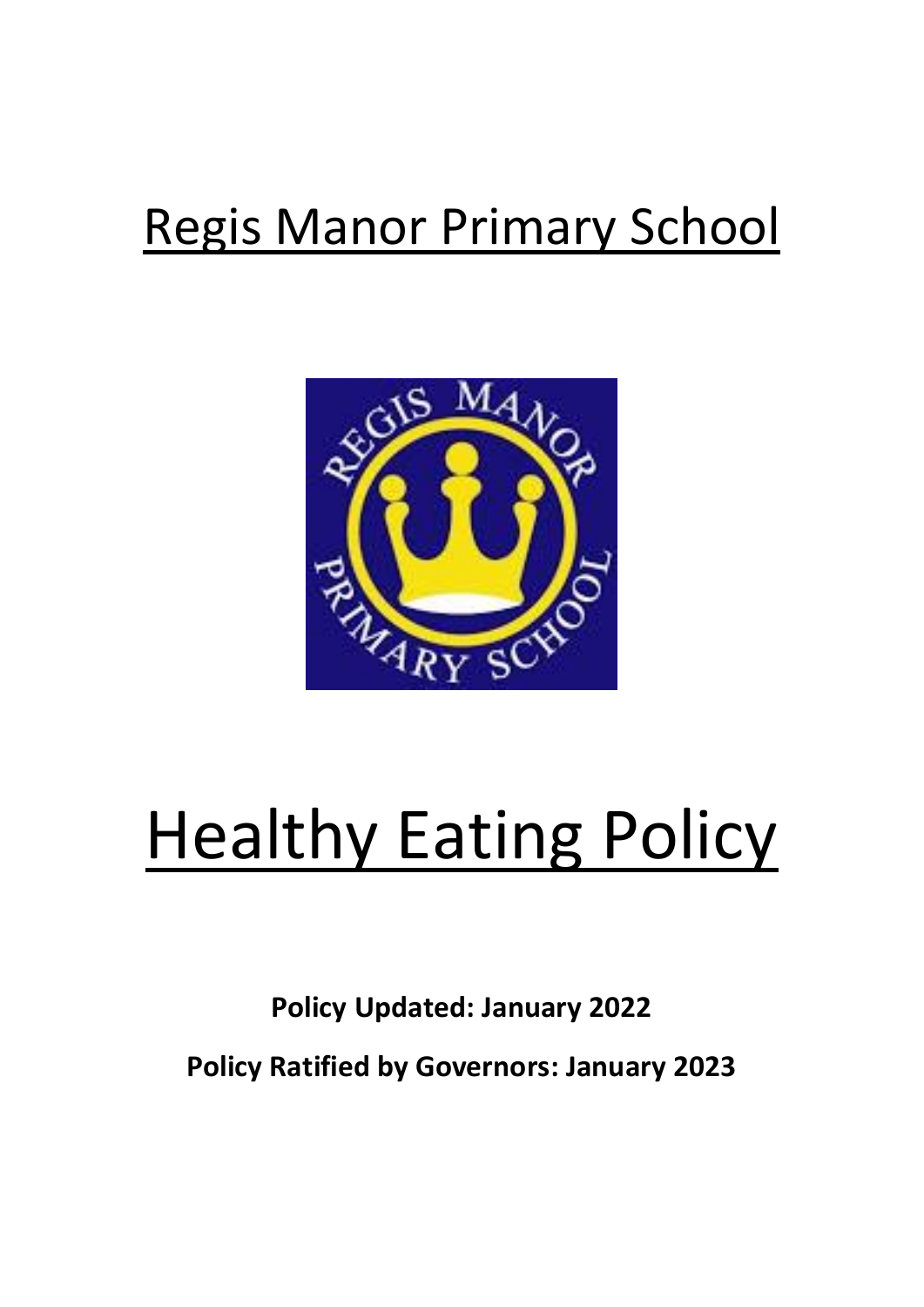#### **Introduction**

At Regis Manor we are committed to giving our pupils consistent messages about all aspects of health to help them understand the impact of particular behaviours and encourage them to take responsibility for the choices they make. We recognise that food is fundamental to the quality of a child's life, not just in providing essential nutrition but in communicating and sharing positive values, attitudes and experiences with each other.

We strongly believe that adults (staff, parents and carers) should be good role models and should support the children in understanding how balanced nutrition contributes to a person's health, happiness and general well-being.

#### **Rationale**

Our school is a healthy school. It is important that we consider all elements of our work to ensure that we promote health awareness in all members of the school community. We can provide a valuable role model to pupils and their families with regard to food and healthy eating patterns.

In our school we actively support healthy eating and drinking throughout the school day.

Through effective leadership, the school ethos and the curriculum, all school staff can bring together all elements of the school day to create an environment which supports a healthy lifestyle.

#### **Why a healthy eating policy is needed**

A healthy diet is one of the best ways of maintaining young people's health, both now and in the future. Recent research has shown that diets of some young people are not meeting government recommendations for optimum growth and development.

#### **Objectives**

- To teach accurate factual information about food and nutrition through Topics, as part of the curriculum.
- The School Kitchen will continuously provide healthy eating menus and food choices, these are shared with parents on our website.
- The school kitchen will support classes with cooking classes to run alongside topic lessons
- Healthy Lifestyles are to be promoted daily through positive role models within the school community.
- To promote fresh fruit and milk as part of morning break.
- To promote the importance of drinking water and allow children access to water bottles in the classrooms.
- To promote a healthy balanced menu at lunchtime through school and packed lunches.
- To ensure that we are giving consistent and up to date messages about food and health to the children.
- To develop knowledge and understanding of a balanced diet.
- To encourage children to enjoy food and make informed choices to enable them to keep healthy.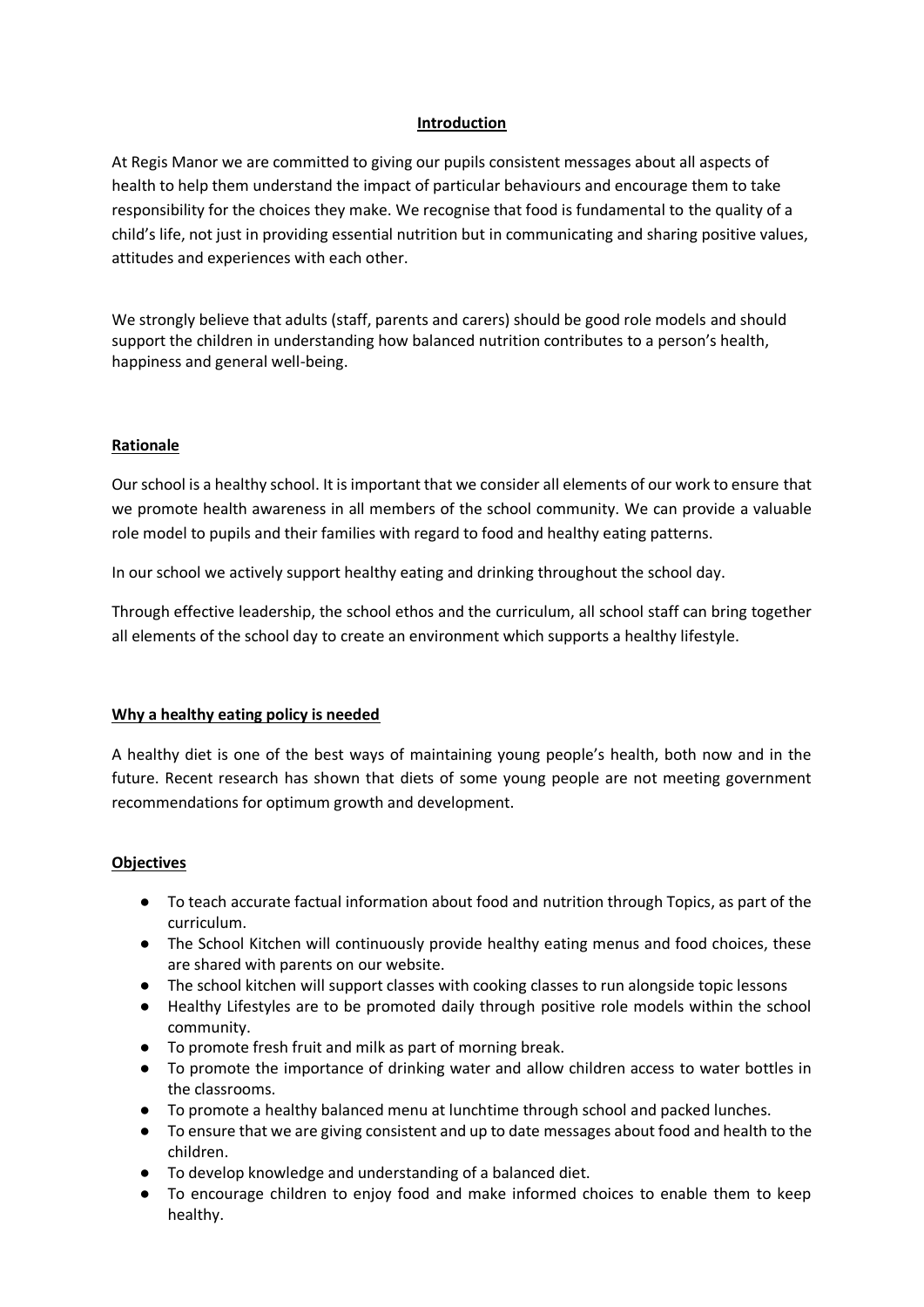- To understand that good, nutritious food is essential to their ability to learn as well as to their long-term health.
- To promote a positive outlook on healthy lifestyles and an awareness of the consequences of healthy and unhealthy choices.

#### **Partnership with parents and carers**

The partnership of home and school is critical in shaping how children and young people behave, particularly where health is concerned. Each must reinforce the other. Parents and carers will be regularly reminded of our packed-lunch and snack policies. Food choices for breakfast club, after school club and lunchtimes will be shared regularly.

#### **Special Dietary Requirements**

The school community is aware of the possibility of food allergies within the school population, particularly nut allergies. Parents or carers of children who are on special diets for medical or religious reasons, or who have allergies, will be asked to provide as much information as possible about which foods are suitable or foods which must be avoided. This information is available in the school office and passed to staff in the school kitchen. Pupils are taught not to share packed lunches and parents are reminded about the need to avoid sending in packed lunches containing nuts.

#### **Drinks**

- Children can bring their own water bottles into their classrooms and are encouraged to drink water whenever they feel thirsty. They are allowed to refill their water bottles when needed.
- Mid morning milk is ordered for children who require it.
- At dinner time children will be offered water.

#### **Breakfast**

We recognise the importance of eating a balanced breakfast and realise that it is hard to concentrate on learning and maintain energy levels without breakfast.

- The breakfast club operates on a daily basis in the school for all children. We particularly encourage children who we know have little or no time for breakfast in the mornings at home.
- The food offered is healthy and is consistent with a healthy diet.
- We provide toast, bread, and cereal with a variety of fruit toppings. Children can choose from water, milk, fruit juice and tea to drink.
- The menu is changed regularly and hot meals such as spaghetti on toast are provided.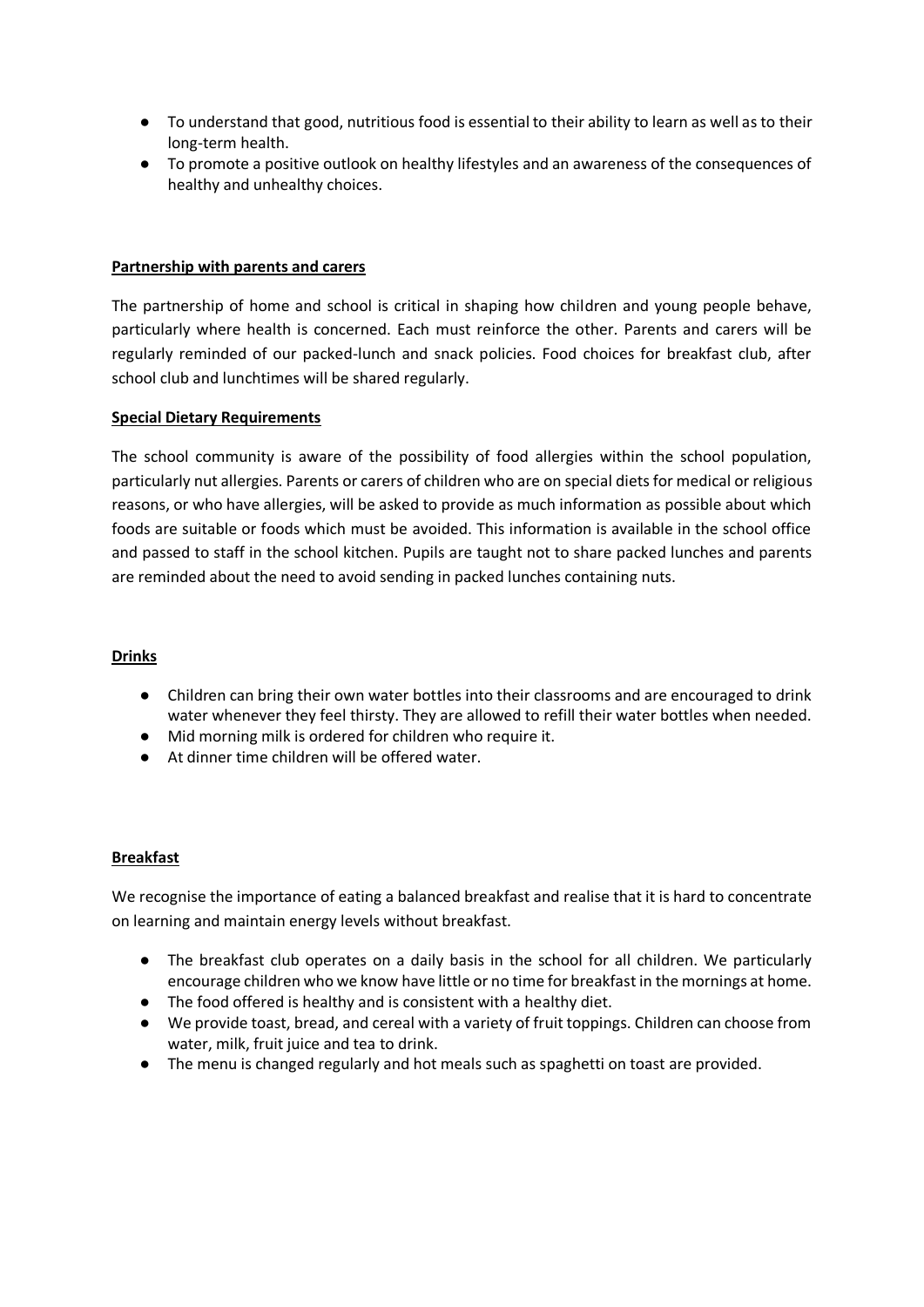#### **Mid-Morning Snack**

- EYFS and KS1 have their morning snack provided for them free of charge and is a different fruit each day. Children are given milk during this time, if their parents would like them to have it.
- KS2 children may bring their own snack to school provided it is a healthy option. They are encouraged to drink water throughout the day. Healthy options are shared with children and parents

#### **School Meals**

- Our school works with the catering service (Pabulum) to ensure that healthy choices are available and that national standards are met.
- Fruit and vegetables are included as part of the meal and salad is available for the children to help themselves. Where possible, meals have a reduced fat, salt and sugar content.
- Vegetarian and medical needs will be met in appropriate ways.
- The weekly menu is on display for the children and parents in the school and is changed daily. The termly menu is displayed on the school website for parents to access.
- No child is made to finish all of the food they are offered, as appetites vary from person to person. However, we do encourage children to 'try a little bit more' if they can, to ensure they are not hungry during the day.
- Children are offered seconds if they would like at lunchtime.
- A well stocked salad bar is located by the service area for children to use independently
- Water is available on the tables for children.
- Children are actively encouraged to use manners in the dining hall and develop good eating skills.
- The dining halls are well staffed with mid day meal supervisors who assist the children in a variety of ways, such as opening crisp packets when support is needed and ensuring the tables are kept clean and tidy.

#### **Packed Lunches**

- Our school aims to support parents in making healthy choices when preparing packed lunches.
- We encourage parents and carers to provide healthy and nutritious lunches and these are monitored by staff during lunchtimes.
- To promote this, we have sent out information on healthy choices, and will update this as necessary.

#### **After School Club**

- The food offered is healthy and is consistent with a healthy diet.
- The menu is displayed on the school website on the After School Club Page for parents to see.
- We offer a range of hot and cold food throughout the week with fruit, milk and water.